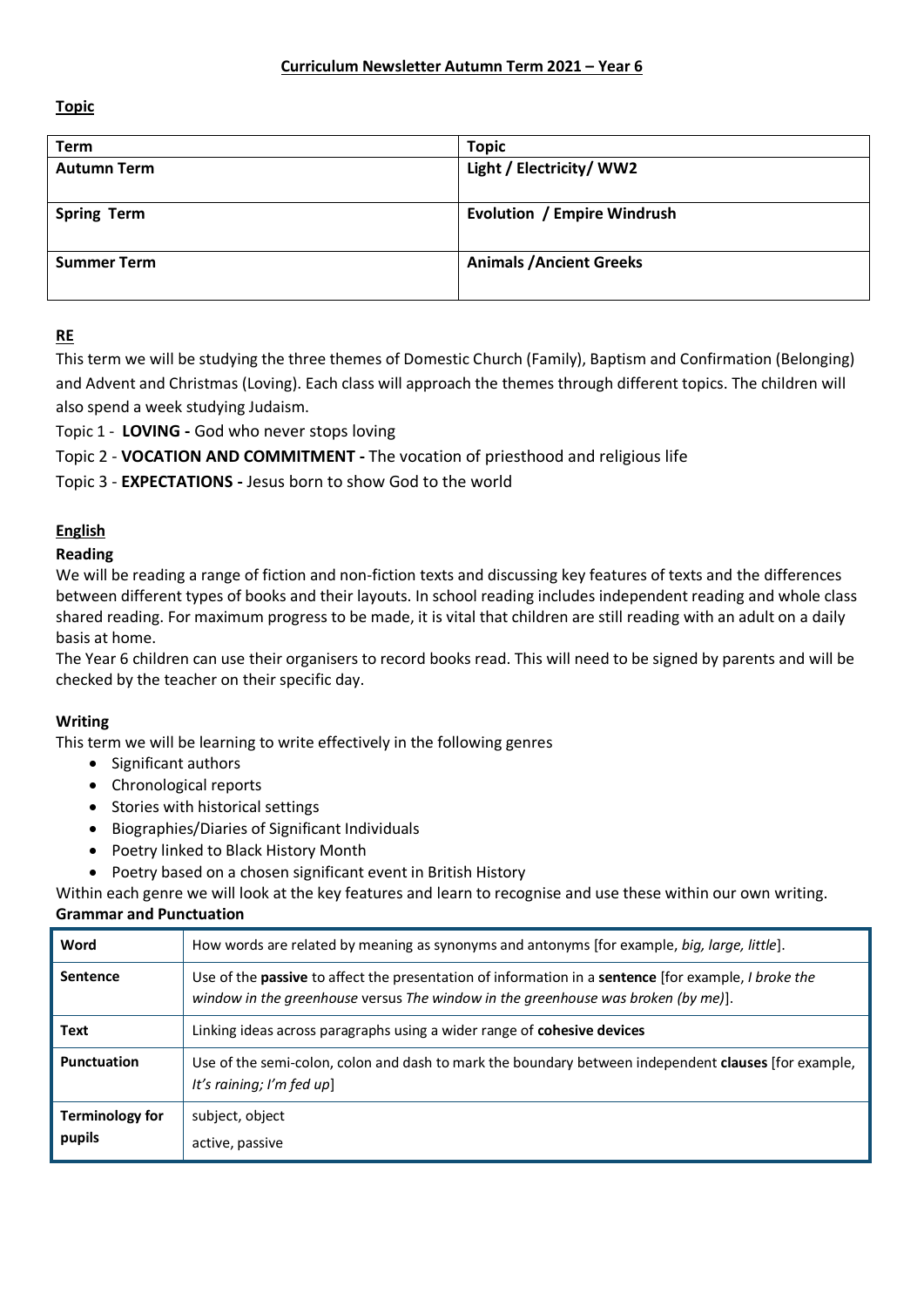# **Spelling**

## **Revisit**

Strategies at the point of writing: Have a go Plurals (adding '-s', '-es' and '-ies') Apostrophe for contraction and possession

## **Rare GPCs**

Words with 'silent' letters

## **Morphology/ Etymology**

Use spelling journals to record helpful etymological notes on curious or difficult words

#### **Word endings**

Words with the letter string '-ough' Words ending in '-able' and '-ible'

## **Homophones**

isle/aisle, aloud/allowed, affect/effect, herd/ heard, past/passed

#### **Hyphen**

Use of the hyphen (co-ordinate, co-operate)

## **Dictionary**

Use of a dictionary to support teaching of word roots, derivations and spelling patterns

Use of a dictionary to create word webs

## **Proofreading**

Focus on checking words from personal lists.

## **Learning and practising spellings**

Pupils:

- Learn selected words taught in new knowledge this term.
- Learn words from the Years 5 and 6 word list.
- Learn words from personal lists.

Extend the knowledge of spelling strategies and apply to high-frequency and cross-curricular words from the Years 5 and 6 word list.

## **Mathematics**

## **Autumn 1**

• Place Value

Terms – positional, multiplicative, additive, base10, Millions and thousandths

Link to measurement- practical activities with mass, capacity, volume and money

Ordering and comparing, Greater than, less than, equals

- Fractions link to division and decimal place value, whole part relationships (animals) Problem solving throughout
- Percentages making explicit links with fraction and decimals

Link to pie charts, Bar modelling, Problem solving throughout

Continue with fractions, decimals and percentages

- Mental Calculation partitioning, doubling, halving, number pairs, multiples of 10 and adjusting, using known number facts, bridging through 10, counting on and counting back, Time differences and durations, Bar charts, Perimeter and its formula, Missing number problems linking to algebra
- Written methods for addition and subtraction, whole numbers, subtraction to check and vice versa
- Bar charts, finding totals and differences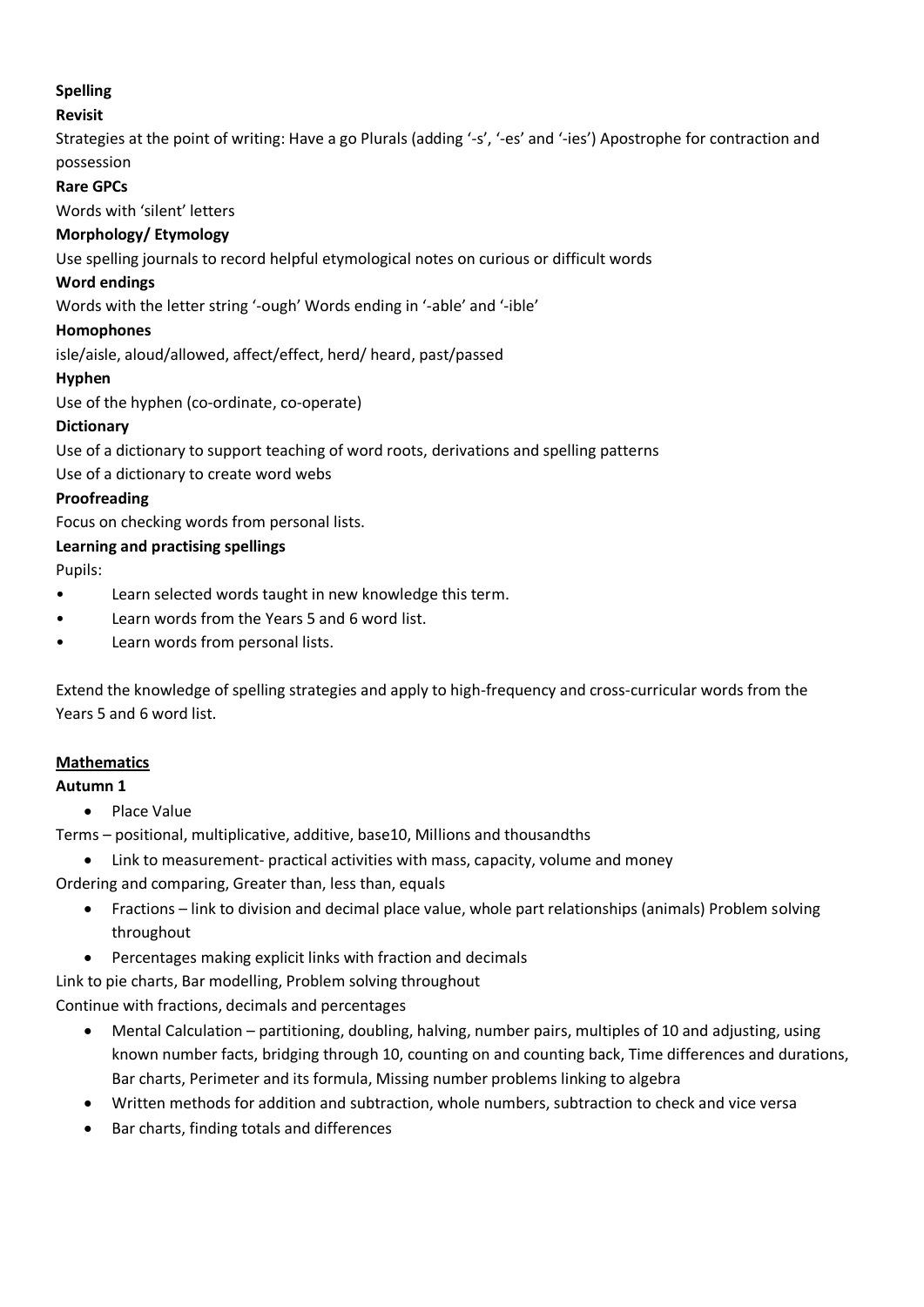## **Autumn 2**

- Written methods for addition and subtraction, including decimals, Measures of length, cm and mm, mass kg and g, capacity, l and ml, practical activities and problem solving
- Mental calculation strategies, partitioning doubling and doubling, halving and halving, x by 5 and 10 and halving,  $\div$  by 5 by  $\div$  10 and doubling by 20 by x10 and double  $\div$  20 by  $\div$  by 10 and halving, x by 15, x by 10, halve and add, using known facts, grouping
- Bar model problems, e.g. Sam had 23 cars, Tom had 5 times as many. How many more did Tom have?
- Continue with mental calculation strategies- Link in with finding areas and solid volumes and exploring the formulae for these – practically on squared paper and using interlocking cubes. Creating, e.g. time/distance line graphs where scale goes up in multiples the children need to practice, Missing number problems linking to algebra
- Written methods with reasoning for multiplication and division as the inverse- Make arrays using place value counters for 4 digit multiplication by single digit and link to grid method and then sort written method. Link this to division using the array, for example,  $1\,365 \times 3 = 4\,095$ , so  $4\,095 \div 365 = 3$  and link to  $4\,095 \div 3 = 365$ . Link to measures: 1l 245ml juice in a jug, how much in 6 jugs?
- Written methods with reasoning for division and multiplication as the inverse- Use manipulatives for 4 digits by single digit. Checking using multiplication. Word problems that have remainders and the children need to decide what to do, e.g. 145 children going on trip, mini buses hold 9 children. How many mini buses needed?
- Scaling up and scaling down. Link to doubling and fractions. Currency conversion and metric to imperial conversion through problem solving. Link this to ratio.

## **Topic - Light / WW2**

In **history** we will be looking at how WWII began, how it impacted the lives of Britons and how the war was won. In **geography**, we will be looking at the different parts of London that were bombed during WW2 In **science** we will be looking at light and we will be revisiting the topic of electricity and building complex circuits In **art** we will be looking at Evelyn Dunbar's observational drawings and Propaganda posters from WW2 In **DT** we will be making and programming a WW2 tank and making electrically powered Christmas decorations

## **Dates**

## **LITURGICAL CELEBRATIONS**

## **Autumn Term**

- Monday  $1^{st}$  November 9.15am Family of God (All Saints) Mass
- Tuesday 30<sup>th</sup> November- 9.15am St Andrew's day mass
- Monday 13th December 2.00pm Junior Carol Service
- Wednesday 15th December 6.30pm Junior Carol Service

## **SCHOOL DIARY DATES**

## **September 2021**

• Tuesday 28<sup>th</sup> - PC Carolyn McGuiguan year 6 mobile phones talk

## **October 2021**

- Tuesday  $5<sup>th</sup>$  Year 6 RAF Hendon trip
- Monday  $11^{th}$  Nasal Flu Immunisation
- Thursday  $21^{st}$  Parent Consultations school closes 2pm
- Friday  $22^{nd}$  Training day SCHOOL CLOSED
- Monday  $25^{th}$  Friday  $29^{th}$  Half Term

## **December 2021**

- Monday 13<sup>th</sup> 2.00pm Junior Carol Service
- Wednesday 15th 6.30pm Junior Carol Service